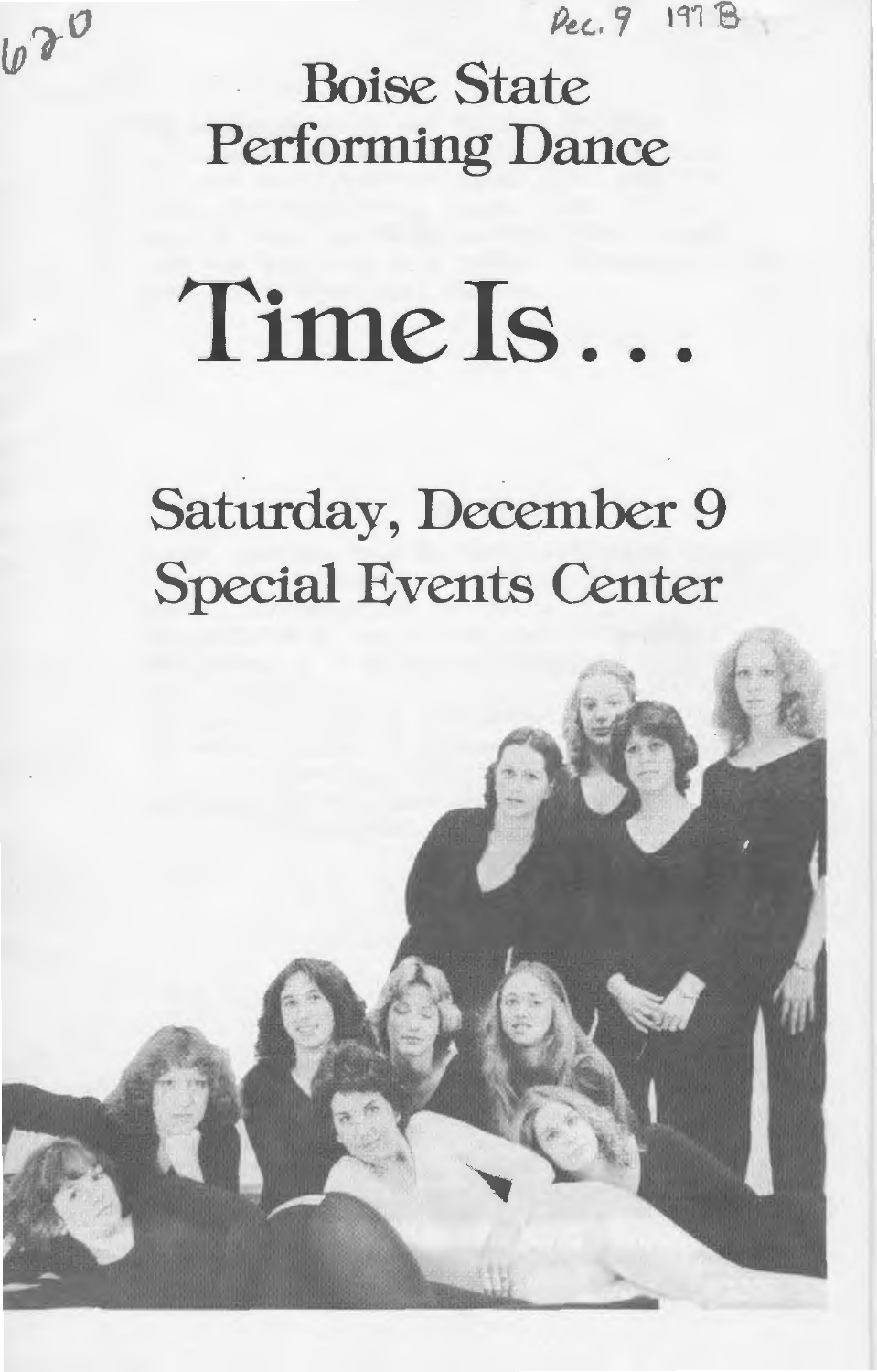The choreographers and dancers in this performance are BSU students from the Stage Movement and Repertory Dance class and the Advanced Modern Dance class. Some of the dancers have had no dance training; others have had training in a variety of dance styles. None are professional dancers.

# THE DANCE

Sweat, running down my back...standing in pools at my temples. Work...the ceaseless movement. The pulling of one muscle against another. The grinding of bone upon bone. Heat, building... My mind floating in detachment. The exhilaration of dominance over the structure of your own body. Feeling each tiny movement as an awakening of the senses.

---------~------- --------

Lorie Cupan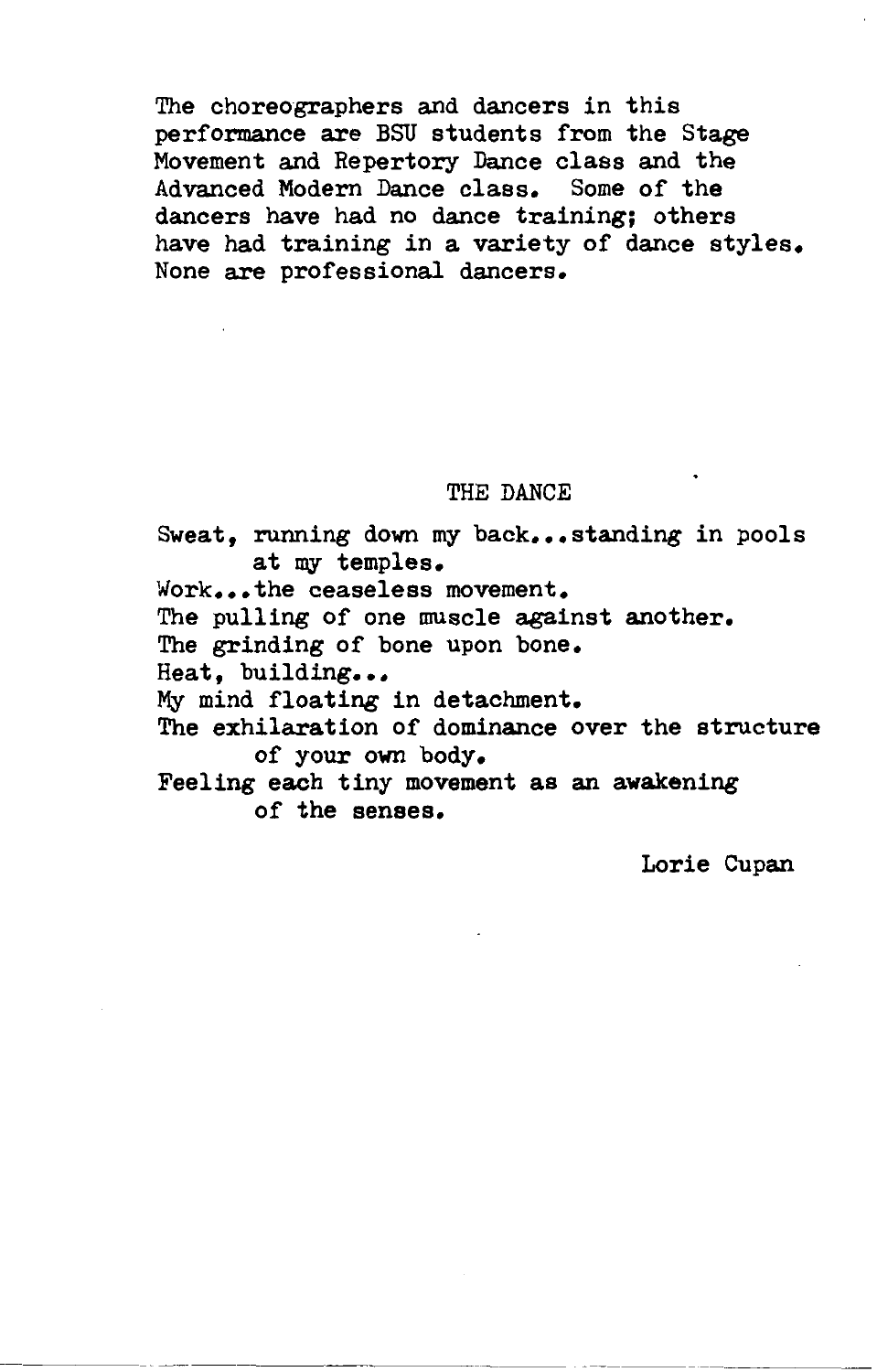Choreography: Sally Jilek Music: Brothers Four

Dancers: Sally Jilek, Barbara Boylan, Terri Netz Jacque Hughes, Mimi Smith Jill Kirker, Deigh Duman

'

..

8 TO 5

Choreography! Elizabeth Streiff ~msic: Burt Bacharach

Dancers: Heidi McMaster, Mary Ogdahl, Mary Callister, Karen Ohlson, Sonya Styner, Sally Scudder

TWO MONTHS AGO...

Choreography: Bret Berry Music: Edward Kleban/Marvin Hamlisch

Dancers: Bret Berry, LaVonne Bier, Lisa Boylan Brad Bybee, Deigh Duman, Diana Fairchild Jacque Hughes, Sally Jilek, Valerie Larson Heidi McMaster, Aleah Miller, Diana Mills Julie Woodall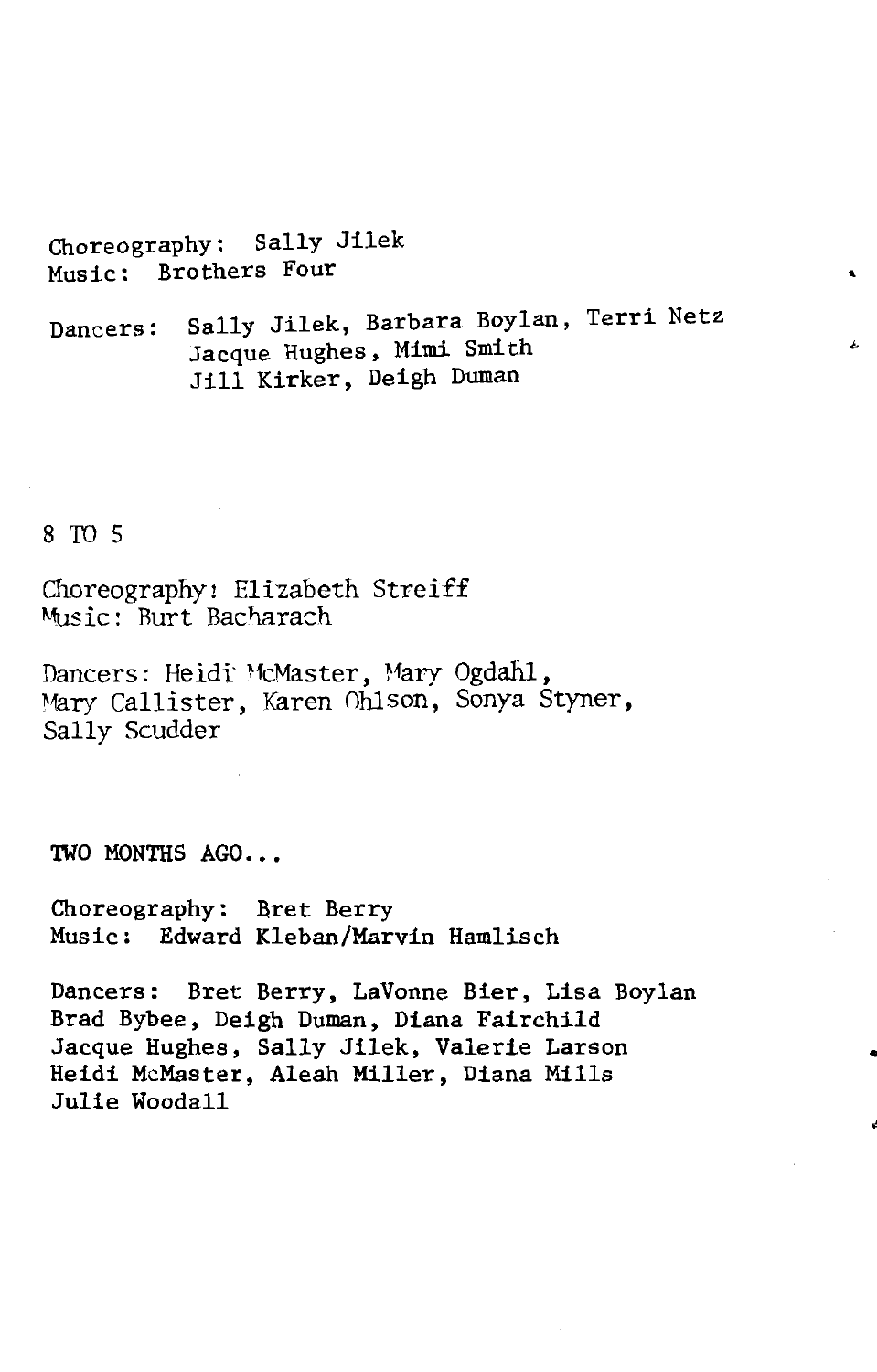#### TIME-LAPSE

Choreography: Shirley Hurley, Ruthi Armstrong Music: Tim Weisberg

Dancers: Shirley Hurley, Ruthi Armstrong Karla Pursley, Sally Scudder, Judi Gebhards

CAUCASIAN 4/4 TIME

Choreography: Mimi Smith Music: Cyril Jackson

Dancers: Valerie Larson, Jill Kirker Barbara Boylan, Kristin Moe Julie Woodall, Mimi Smith

#### TIME BOMB

- Choreography: Julie Woodall Music: Lake
- Dancers: Julie Woodall, Jacque Hughes Sue Mensching

# INTERMISSION - 10 Minutes

LIFETIME SFARCH FOR MEANING

Choreography: Shelley Smith Music: David Shire

Dancers: Shelly Smith, JoAnn Martinez Diana Fairchild, Kristin Hoe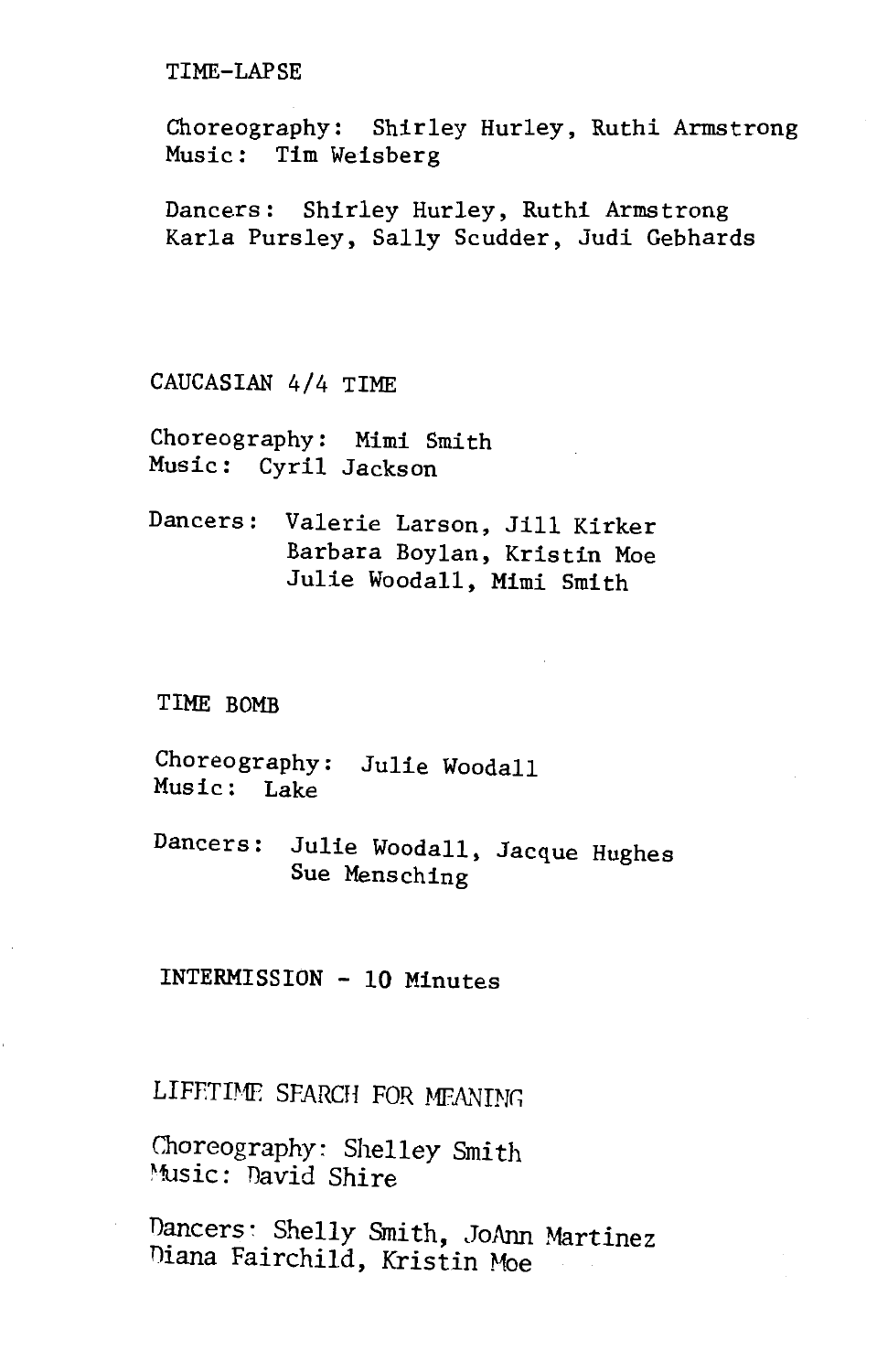PERHAPS ANOTHER PLACE... ANOTHER TIME

Choreography and Dancer: Sally Jilek Music: Judy Collins

MONOCHRONIC/POLYCHRONIC

Choreography: Barbara Boylan Music: Charles Ives

Dancers: Jill Kirker, Lisa Boylan, Barbara Boylan Sue Brault, Brad Bybee

KING TIME

Choreography: Jacque Hughes Music: John Williams

Dancers: Sally Jilek, Julie Woodall Sue Mensching, Jacque Hughes JoAnn Martinez

TEMPEST SANS TEMPUS

Choreography and Dancer: Bret Berry Music: John Williams

INTERMISSION - 10 Minutes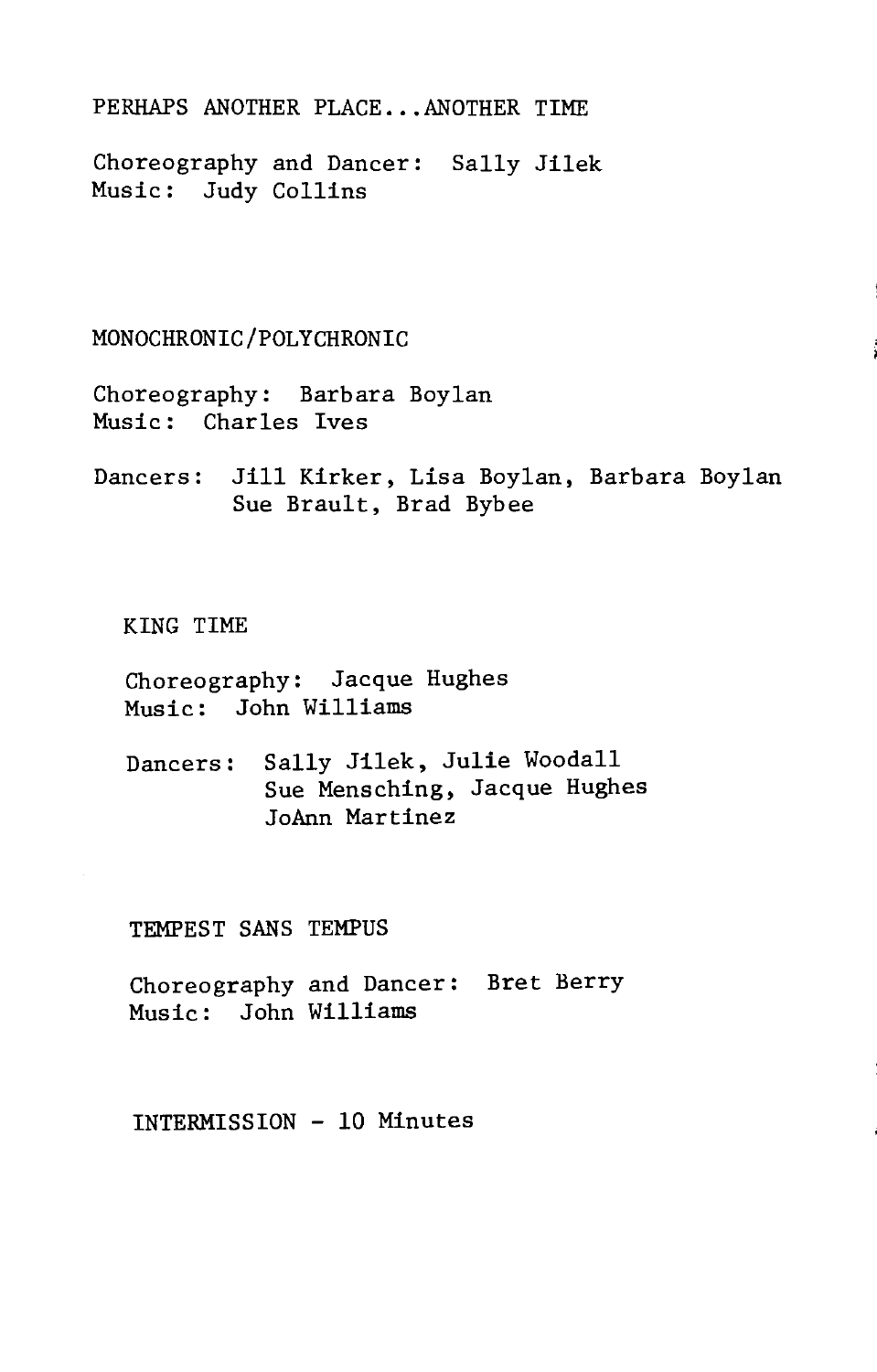### LOST TIME

Choreography: Aleta Sales Music: Jim Croce

Dancers: Lori Jukich, Aleta Sales Diana Fairchild, JoAnn Martinez, Lisa Boylan Sally Julek, Valerie Larson

### **DECADES**

Choreography: Kris McAllister Music: Ethel Merman; Bette Midler; Teenage Flames; Rado, Ragni, and Broadway Co.; Donna Summer

Dancers: Kris McAllister, Shelley Smith Brad Bybee, Bret Berry

END OF TIME

f

Concept: Terri Netz Music: Jeff Wayne

Characters: Arion Enyart, Valerie Larson Aleah Miller, Dan Peterson Terri Netz, Fern Slack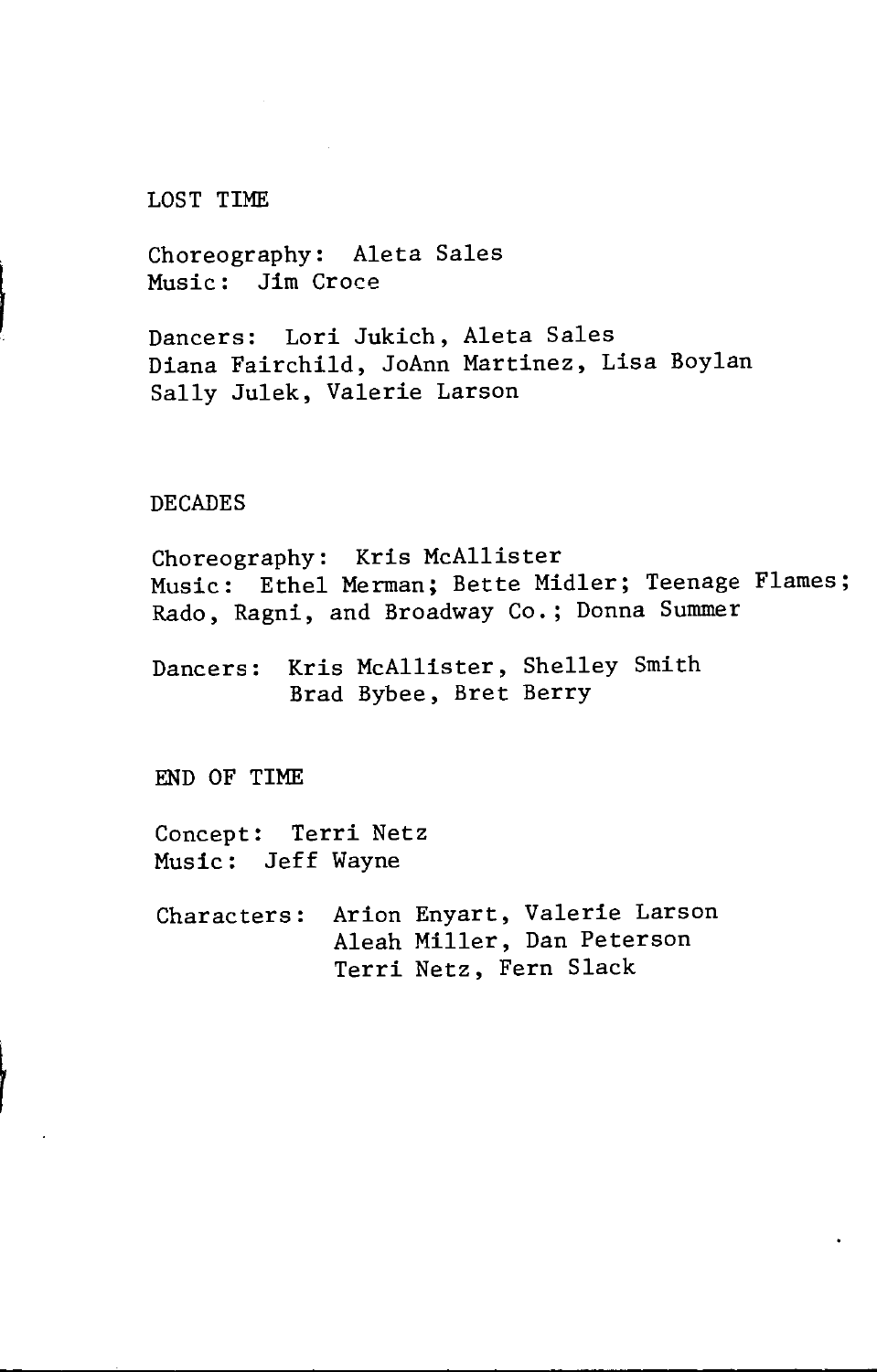## REFLECTION ON TIME

Choreography: Lori Jukich Music: Turning Point Poem: Robert Frost

Dancers: Jill Kirker, Sue Brault, Shirley Hurley, JoAnn Martinez, Lisa Boylan Mimi Smith, Kristin Moe, Heidi McMaster Lori Jukich

CONVERSIONS, AVERSIONS, DIVERSIONS, PREVERSIONS it's just a matter of time

Choreography: Barbara Boylan Music: Richard Maxfield

Dancers: Deigh Duman, Sally Jilek, Mimi Smith Shirley Hurley, Bret Berry, Joann Martinez Arion Enyart, Jill Kirker, Terri Netz Diana Mills, Jacque Hughes, Shelley Smith Brad Bybee, Valerie Larson, Susan Mensching Julie Woodall, Heidi MCMaster

TIME'S UP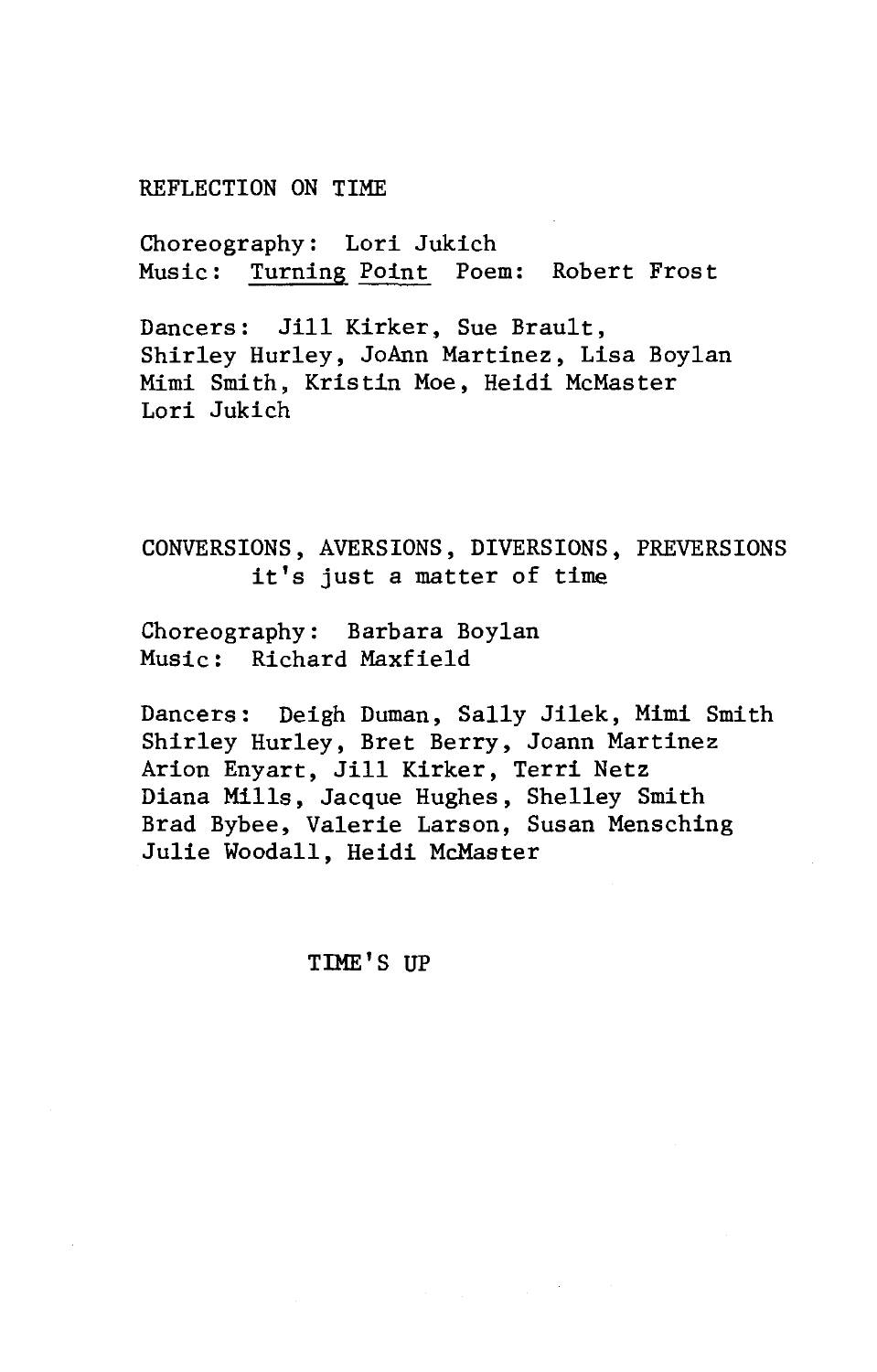Director: Barbara Boylan Stage Manager: Greg Despoppulos Lighting Designer: Greg Despopoulos Sound: W.C. Amidon House Manager: L. Bier Makeup: Shirley Hurley Publicity: Jean Amidon Ushers: Anne Boylan Sybil Hosford

# ACKNOWLEDGMENTS

Dr. Gene Cooper Dr. R. Ericson Pat Harris School of Dance BSU Communication Department Cardinale & Associates Steve Dingman Nathan Amidon Friends and Families